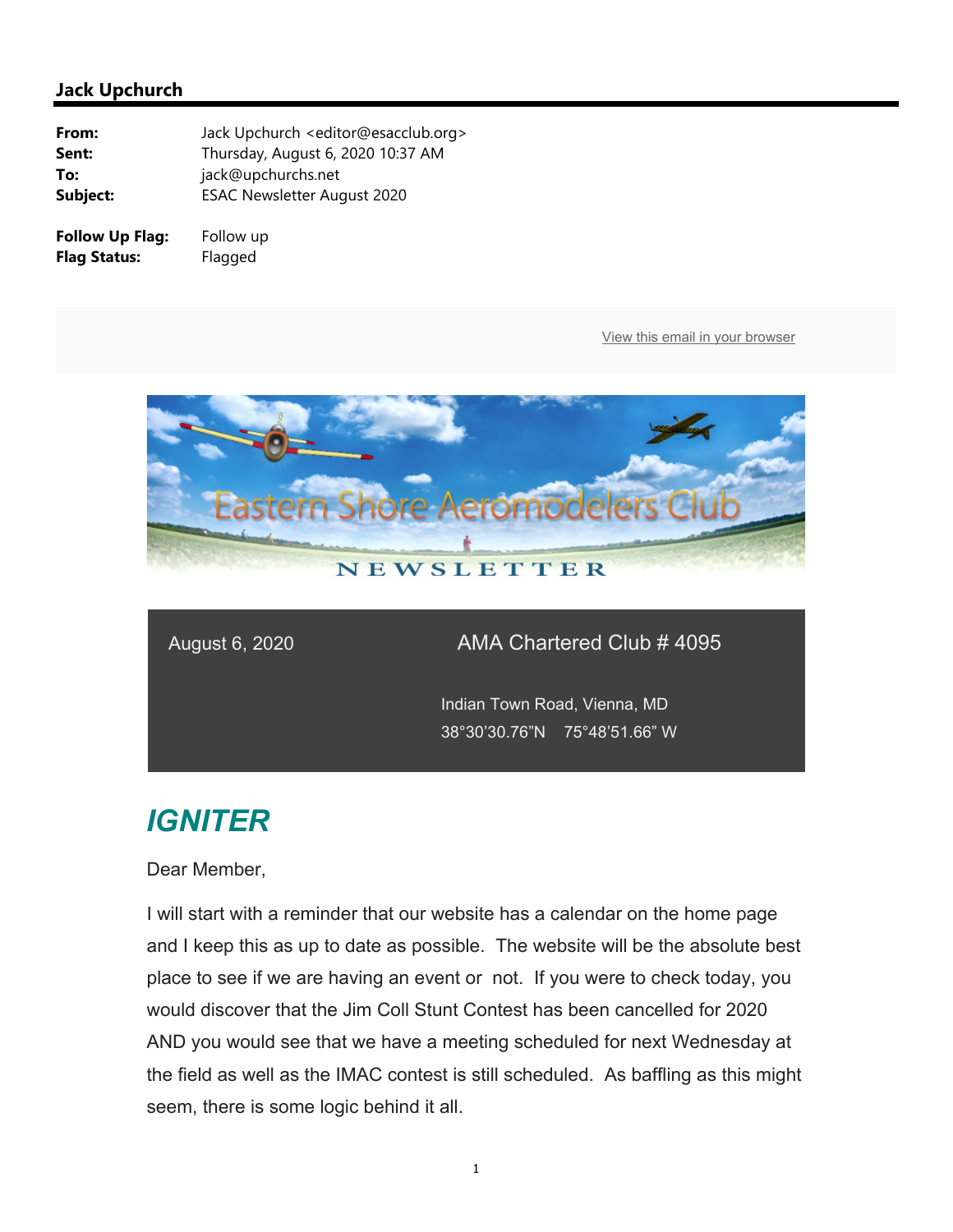- The Governor has amended the restrictions to continue to allow outside gatherings but HAS ADDED a recommendation to mask inside or outside when 6' social distancing cannot be maintained.
- The folks we cater to for the Jim Coll event come from all over the place and a large number from a State where there is a quarantine imposed upon return from out of state travel, so many folks were bowing out.
- The IMAC folks have been generally meeting to compete during this season and indicated a desire to come to our event.

Our club has maintained a dual focus on supporting individual member activities as well as supporting the hobby in general whenever possible. So both events were handled from a consistent policy- in one case, the members and guests were showing reduced interest and in the IMAC case, there remains a strong indication of interest. We will ask participants to wear masks whenever they cannot properly distance and club volunteers will have temperatures checked as well as requiring masks when carrying out duties that impinge on that 6' open space requirement.

Glen has furnished the soil test results from the field and some recommendations for the various grass options. Our site is particularly problematic given the sandy soil and the lack of irrigation, but it appears that some lime would help things grow. That is in line with what our farmer landlord knows and we will discuss these results at the meeting with an eye towards taking the most economical next step we can. Luckily, mother nature has provided ample water and our grass/weeds are filling in well and growing vigorously at the moment.

There is a club meeting next Wednesday at the field 7pm. Depending on weather, some of us could be there flying before the meeting.

See you soon,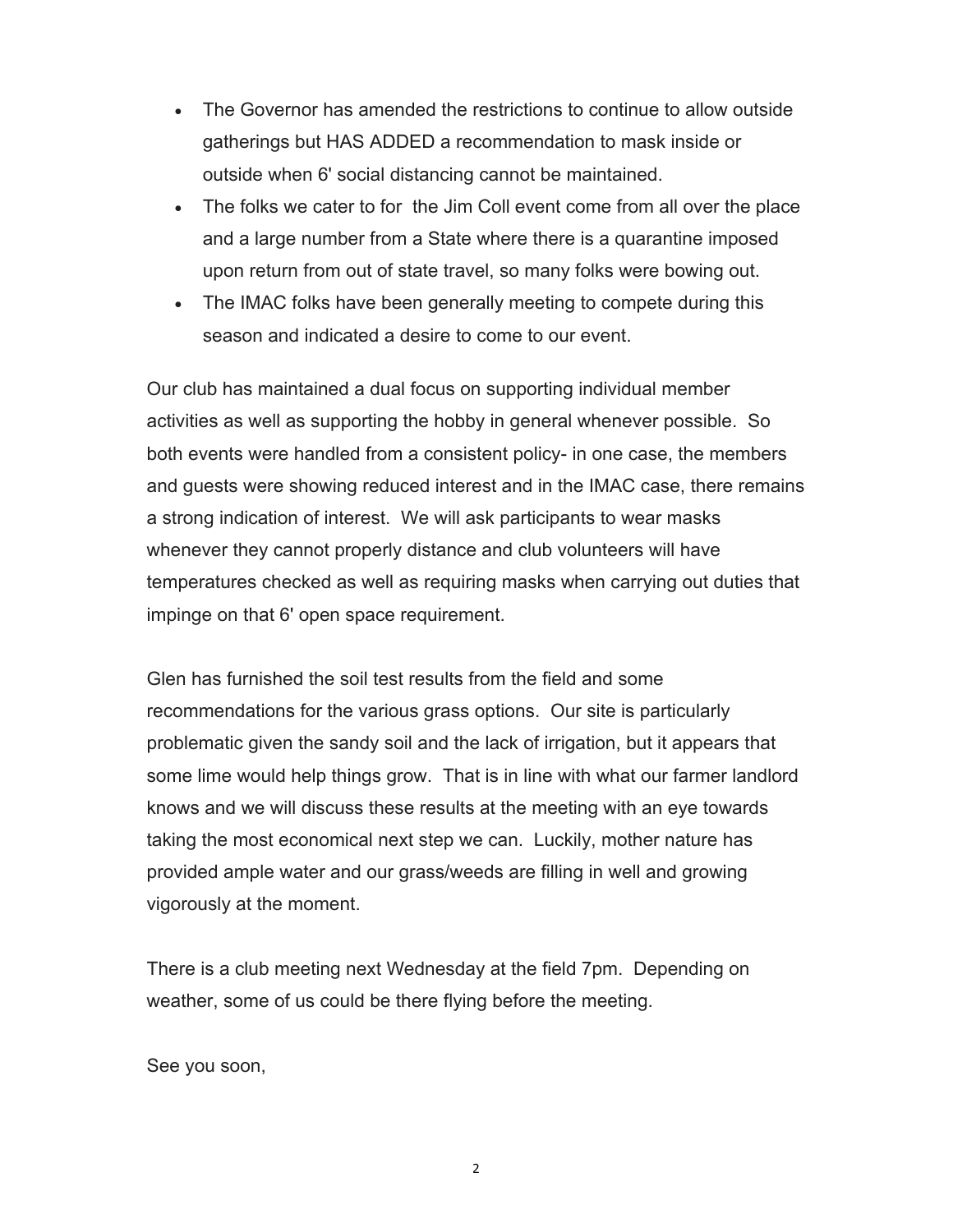Jack



## A Meeting was called to order on . . .

July 8, 2020 at the Field at 6:45 pm with 12 members present. The Treasurer reported \$2,196.05 in checking and \$888.33 in savings with all bills paid. There have been donation receipts and one new "Life Member" which has taken some of the pressure off of the club finances. The IMAC event also generated some gain to the club treasury.

Club members tested the new "HotDog Roller" which will allow future event cooking to focus on hamburgers on the grill with hotdogs/ sausages handled on the electric device.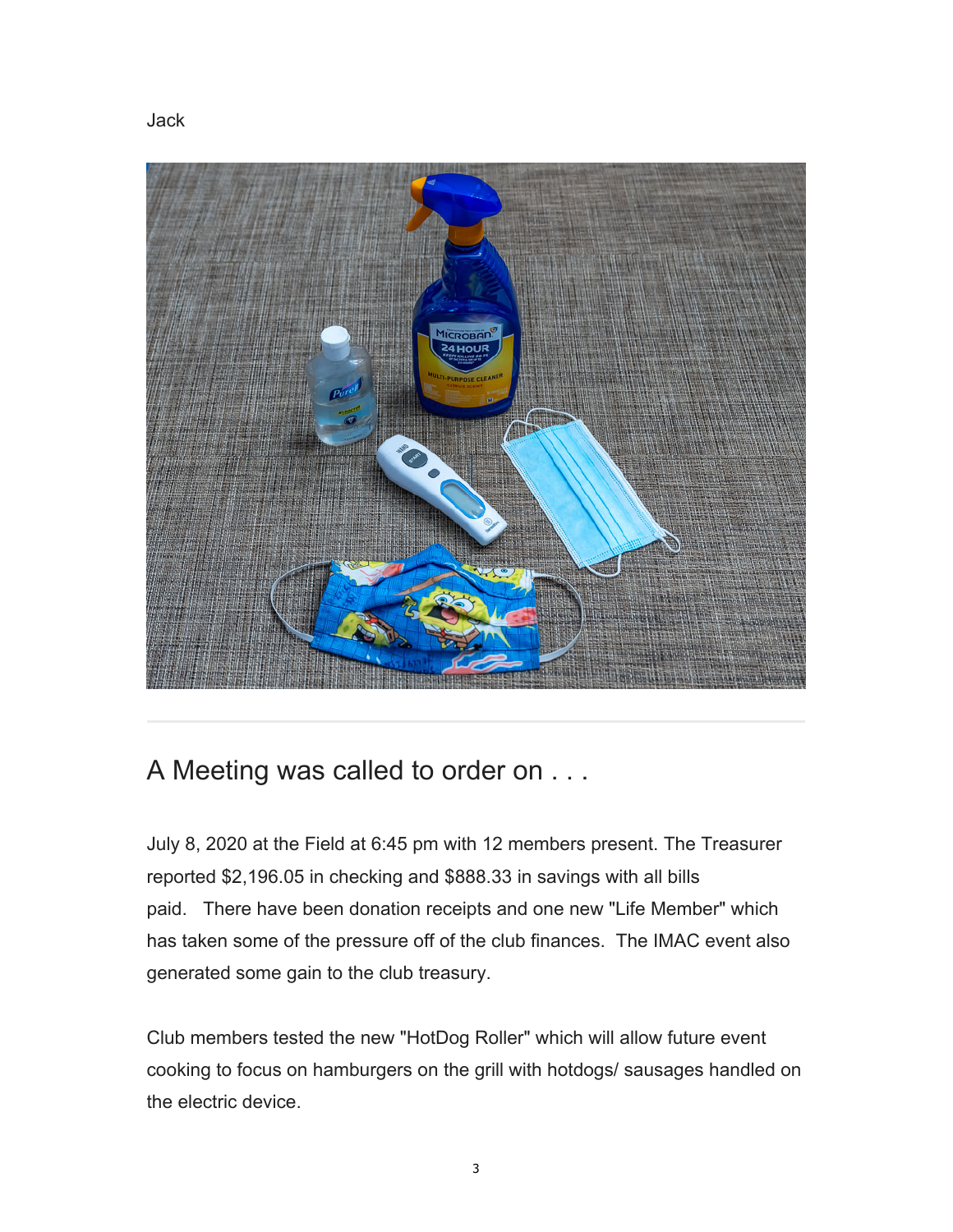Upcoming events were discussed: Jim Coll scheduled for August 8-9 needs volunteers; IMAC scheduled for August 15-16 comes with Kenny and Wife handling everything but food, so that event is staffed; the Jet Rally needs to be cancelled and re-evaluated once the field stabilizes due to the roughness of the field and the cost of the airplanes.

Glen and Zach reported on their grass seed checking- Bermuda grass for 4 acres would cost \$2,200.00 for seed and Bluegrass would be around \$1,700.00. Fescue grass is not viable due to the fact that we cut so short. It was noted that soil fertility would likely also require attention if we were to try to plant grass and have it grow. The "wiregrass/weeds" that is currently growing has begun to grow in, and Glen referenced it as Common Bermuda, which is already establishing itself. Jack Rosemere agreed to roll the runways and control line circles after significant rains to get a smoother soil base and it was hoped that the grass would eventually fill in and make a smoother place to land.

There being no further business, the meeting was adjourned at 7:55pm.

# **The Official 2020 Club Calendar- Check the website for more up to the minute schedule changes.**

- August 8-9 Jim Coll CANCELLED
- August 12 Club meeting at the Field 7pm
- August 15-16 IMAC **Scheduled**
- October 14- Club meeting at the Field 7pm
- October 17 Jet Rally CANCELLED
- November 11 Club meeting at the Field 7pm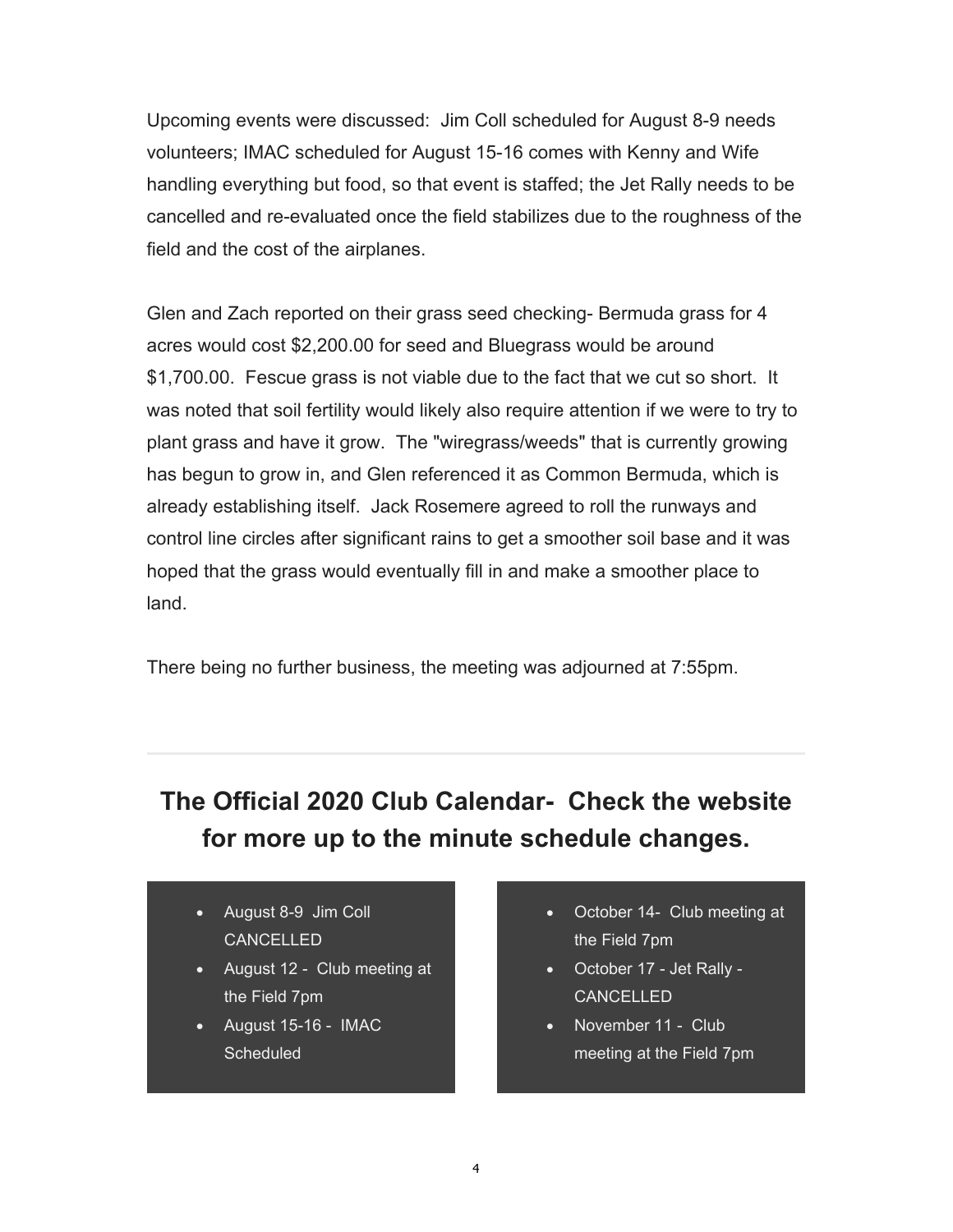- September 9 Club meeting at the Field 7pm
- October 10 Field Closed Handsell Jamboree

 December 9 - ?? Christmas Party Meeting 7pm — at the Train Station - potluck unlikely, but stay tuned

**Happy Birthday to Us . . .**

**Support Our Local Hobby Shops**

'Buddy' Scott

**Hobby Stop**

22762 Sussex Hwy Seaford, DE 302-629-3944

**Hobby Town of Easton** 106 Marlboro Ave Easton, MD 410-822-7800

Doug Smith

Kenny Weaver



**Links** 

AMA Website

AMA - District IV

Know Before You Fly

> FAA- Pilot **Registration**

Renewal Membership Form

Jack Upchurch -- President 410-310-2007

Duane Lundahl -- V. President 301-717-5727

#### **CLUB OFFICERS -- CONTACT**

Jack Rosemere -- Treasurer / 410-330-4663